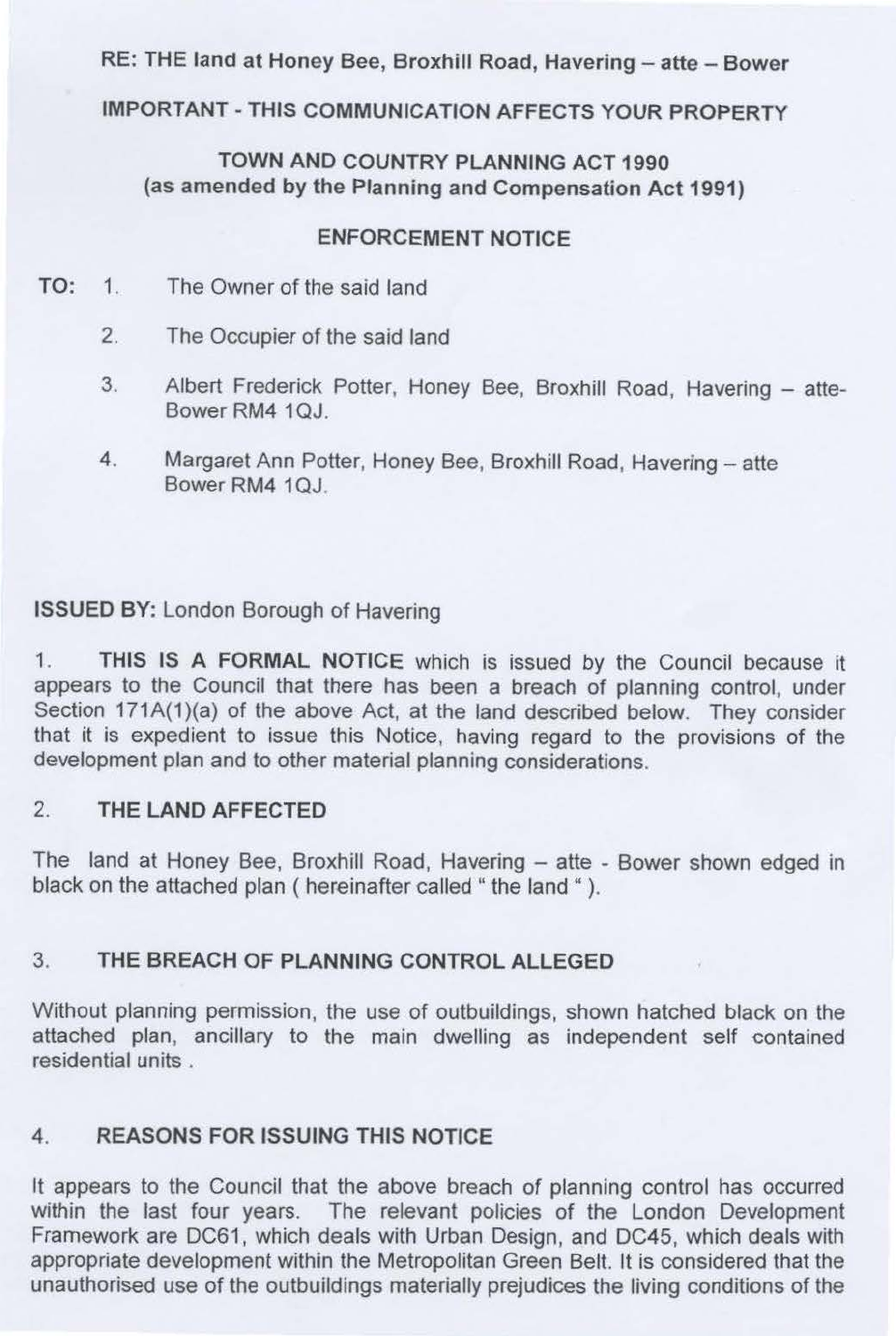tenants given the lack of amenity space which is contrary to the objectives of Policy 61 .The intensified use of the property by addition of separate residential uses impacts on the Metropolitan Green Belt and is regarded as inappropriate development. No very special circumstances have been demonstrated by the owner of the property. These are contrary to the objectives of policy DC45.

#### 5. **WHAT YOU ARE REQUIRED TO DO**

(i) Cease using the outbuildings, shown hatched black on the attached plan, as independent self contained residential units

Time for compliance: 3 months from the effective date of this notice.

(ii) Remove from the land all rubble, machinery, apparatus, equipment brought onto the land in association with the unauthorised use and resulting from compliance with requirement (i) above

Time for compliance: 3 months from the effective date of this notice.

#### 6. **WHEN THIS NOTICE TAKES EFFECT**

This Notice takes effect on  $4<sup>th</sup>$  May 2009 unless an appeal is made against it beforehand

Dated:20<sup>th</sup> March 2009

Signed:

Authorised Officer

on behalf of London Borough of Havering Town Hall Main Road Romford RM1 380

#### **YOUR RIGHT OF APPEAL**

You can appeal against this Enforcement Notice to the Secretary of State by 4<sup>th</sup> May 2009. Further details are given on the information sheet from the Planning Inspectorate which accompanies this Notice. The enclosed booklet "Enforcement Appeals - A guide to procedure" also sets out your rights.

## **WHAT HAPPENS IF YOU DO NOT APPEAL**

If you do not appeal against this Enforcement Notice, it will take effect on 4<sup>th</sup> May 2009 and you must then ensure that the required steps for complying with it, for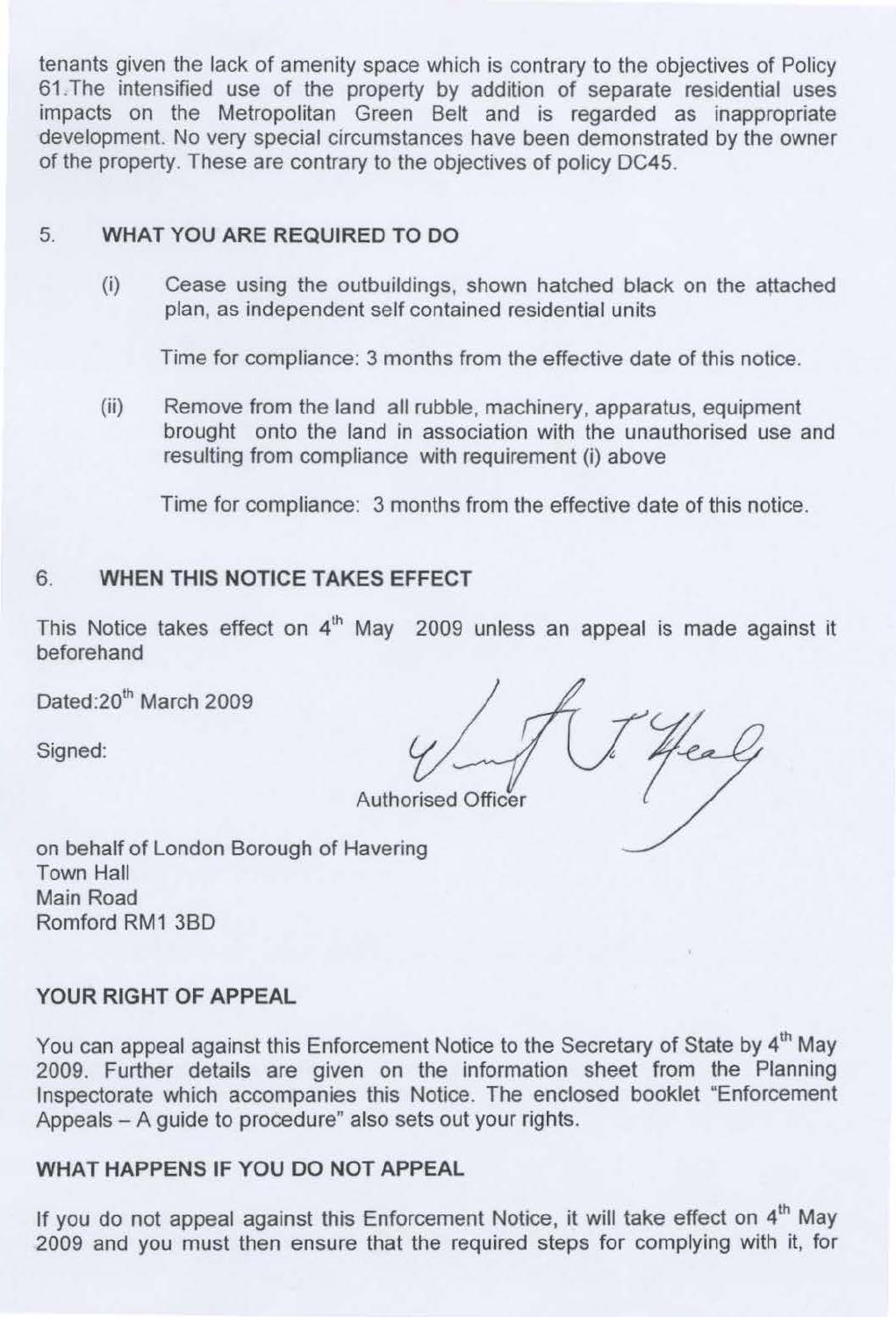which you may be held responsible, are taken within the period specified in the Notice.

FAILURE TO COMPLY WITH AN ENFORCEMENT NOTICE WHICH HAS TAKEN EFFECT CAN RESULT IN PROSECUTION AND/OR REMEDIAL ACTION BY THE COUNCIL.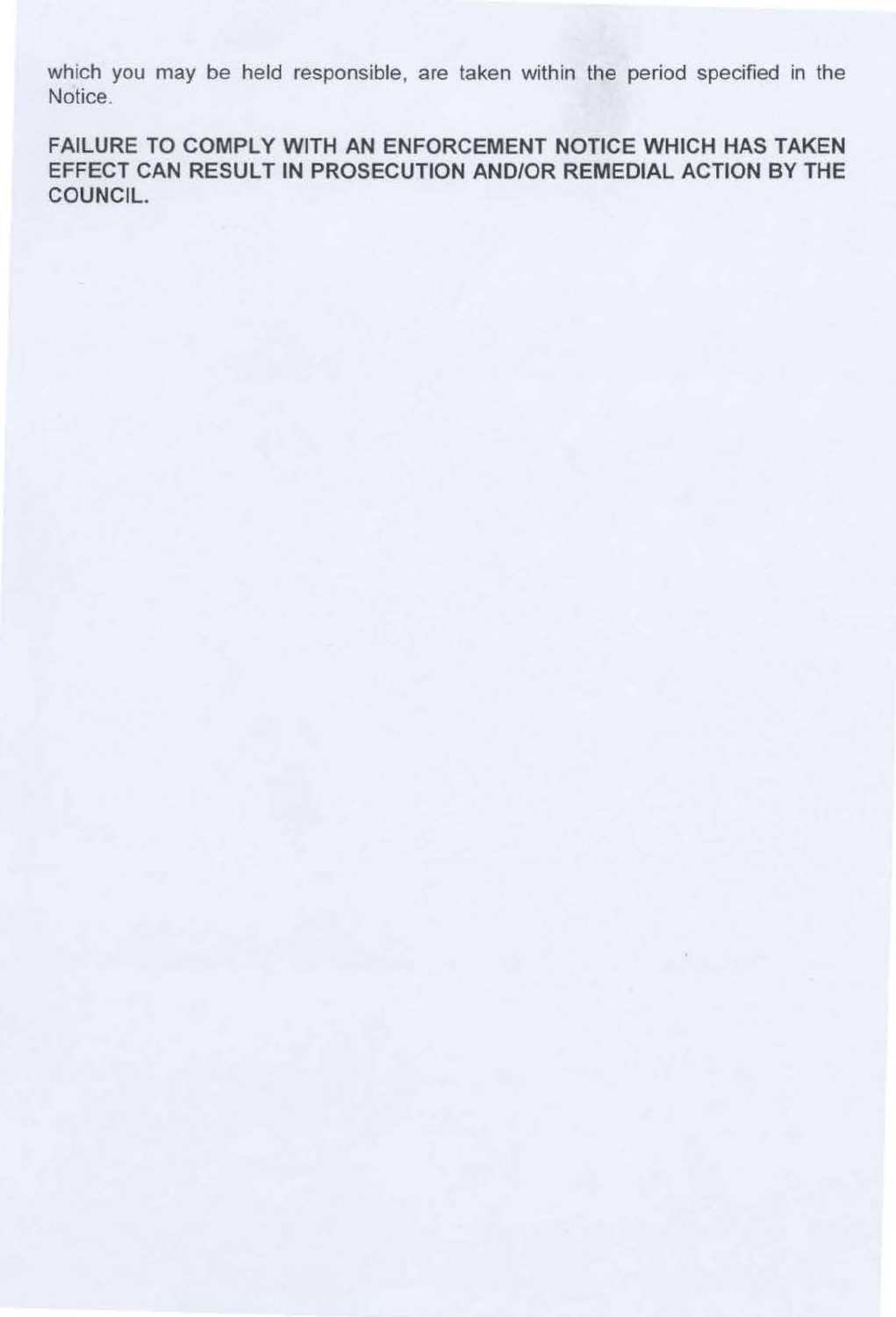#### **EXPLANATORY NOTES**

#### **STATUTORY PROVISIONS**

A copy of Sections 171A, 171B and 172 to 177 of the Town and Country Planning Act 1990 (as amended) is enclosed with this Notice.

#### **YOUR RIGHT OF APPEAL**

You can appeal against this Notice, but any appeal must be in writing and received, or posted (with the postage paid and properly addressed) in time to be received in the ordinary course of the post, by the Secretary of State before 4<sup>th</sup> May 2009.

If you intend to appeal this Notice you should follow instructions given on the information sheet from the Planning Inspectorate which accompanies this Notice.

#### **GROUNDS OF APPEAL**

Under section 174 of the Town and Country Planning Act 1990 (as amended) you may appeal on one or more of the following grounds :-

- (a) that, in respect of any breach of planning control which may be constituted by the matters stated in the notice, planning permission ought to be granted or, as the case may be, the condition or limitation concerned ought to be discharged;
- (b) that those matters have not occurred;
- (c) that those matters (if they occurred) do not constitute a breach of planning control;
- (d) that, at the date when the notice was issued, no enforcement action could be taken in respect of any breach of planning control which may be constituted by those matters;
- (e) that copies of the enforcement notice were not served as required by section 172;
- (f) that the steps required by the notice to be taken, or the activities required by the notice to cease, exceed what is necessary to remedy any breach of planning control which may be constituted by those matters or, as the case may be, to remedy any injury to amenity which has been caused by any such breach;
- (g) that any period specified in the notice in accordance with section 173(9) falls short of what should reasonably be allowed.

Not all these grounds may be relevant to you.

## **PLANNING APPLICATION** FEE

Should wish to appeal on ground (a) - that planning permission should be granted for the unauthorised development - then a fee of £670 is payable both to the Secretary of State and to the Council, making the total fees payable £1340. If the fees are not paid then that ground of appeal will not be valid.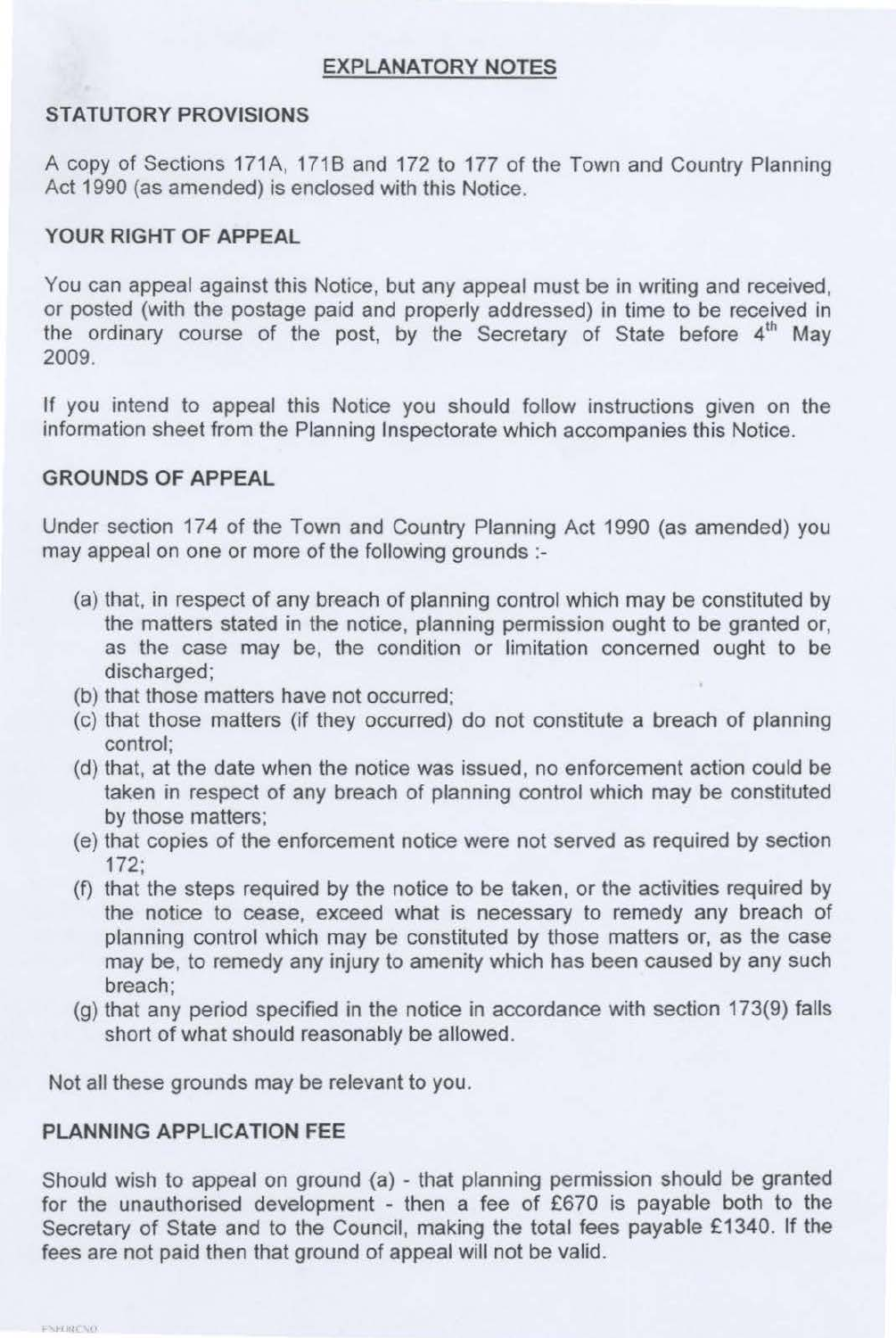## **STATEMENT ON GROUNDS OF APPEAL**

You must submit to the Secretary of State, either when giving notice of appeal or within 14 days from the date on which the Secretary of State sends a notice so requiring , a statement in writing specifying the grounds on which you are appealing against the enforcement notice and stating briefly the facts on which you propose to rely in support of each of those grounds.

## **RECIPIENTS OF THE ENFORCEMENT NOTICE**

The names and addresses of all the persons on whom the Enforcement Notice has been served are:

- TO: (1) The Owner of the said land
	- (2) The Occupier of the said land
	- (3) Albert Frederick Potter, Honey Bee, Broxhill Road, Havering atte -Bower RM4 1QJ.
	- (4) Margaret Ann Potter, Honey Bee, Broxhill Road, Havering atte -Bower RM4 10J.